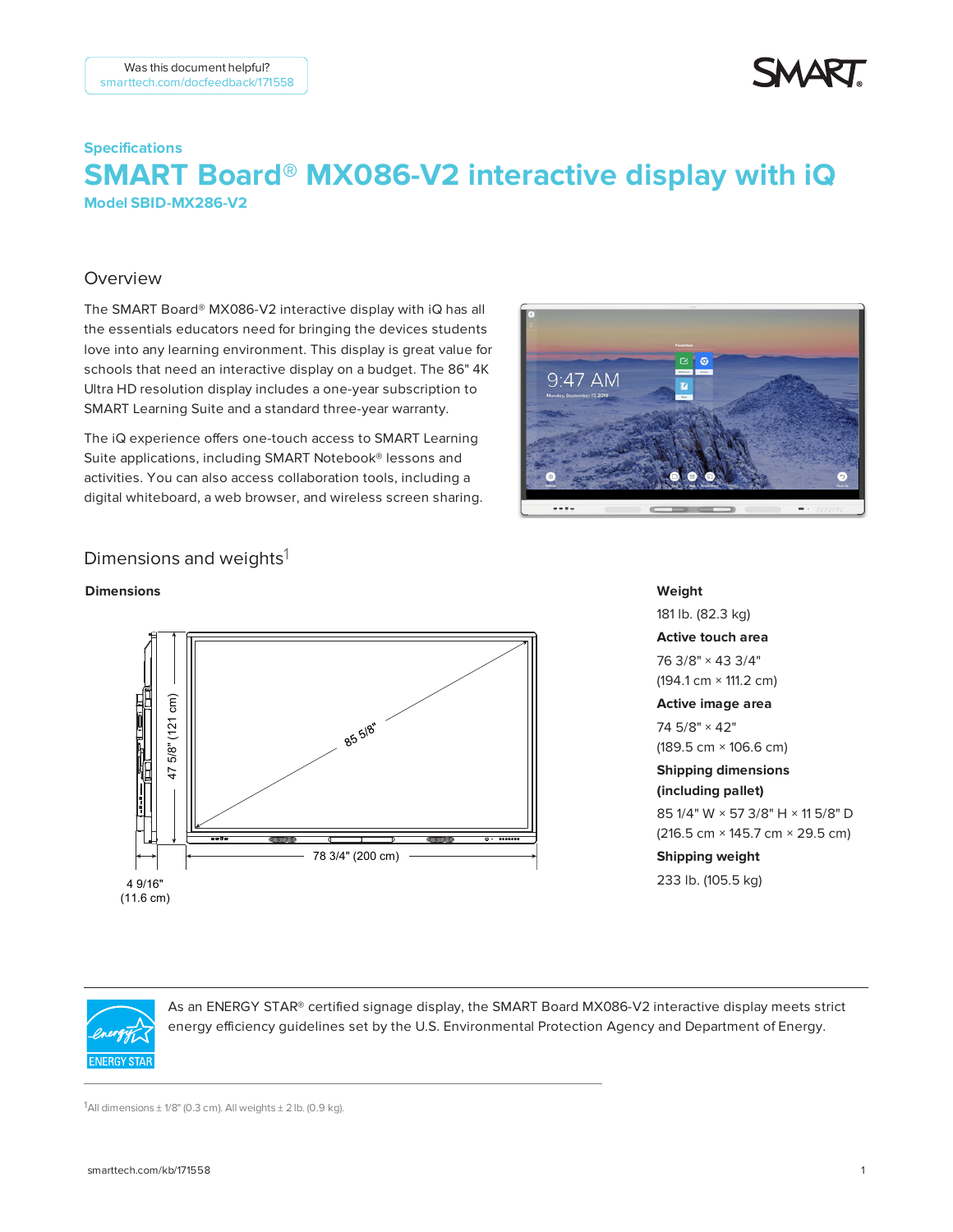### Hardware

#### **Interaction**

| Touch technology                   | HyPr Touch <sup>™</sup> with Advanced IR                                                                                                                     |
|------------------------------------|--------------------------------------------------------------------------------------------------------------------------------------------------------------|
| Multitouch capabilities            | Up to 20 simultaneous touch, writing, or erase points <sup>23</sup>                                                                                          |
| Object Awareness <sup>™</sup>      | Behavior adjusts automatically to the tool or object you're using, whether it's a pen, finger or<br>palm.                                                    |
| Positioning accuracy               | $<$ 2 mm                                                                                                                                                     |
| <b>Display</b>                     |                                                                                                                                                              |
| Type                               | LED backlit LCD (A grade)                                                                                                                                    |
| Aspect ratio                       | 16:9                                                                                                                                                         |
| Resolution                         | 4K UHD (3840 × 2160)                                                                                                                                         |
| Horizontal frequency               | 31 Hz-140 kHz                                                                                                                                                |
| Vertical frequency                 | 59 Hz-70 Hz                                                                                                                                                  |
| Brightness (maximum)               | ≥400 cd/m <sup>2</sup>                                                                                                                                       |
| Refresh frequency                  | 60 Hz                                                                                                                                                        |
| Pixel clock (maximum)              | 600 MHz                                                                                                                                                      |
| Pixel dimensions                   | $0.49$ mm                                                                                                                                                    |
| Viewing angle                      | $178^\circ$                                                                                                                                                  |
| Response time (typical)            | 8 ms                                                                                                                                                         |
| <b>Ambient light sensor</b>        | Yes                                                                                                                                                          |
| <b>Bluetooth®</b>                  | Bluetooth 4.2 dual mode (backwards compatible with Bluetooth 2.1 + EDR)                                                                                      |
| Audio                              | 15 W integrated speakers (×2)                                                                                                                                |
| <b>Wireless</b>                    | IEEE 802.11a/b/g/n/ac with 2 × 2 MIMO (both 2.4 and 5 GHz bands) supporting WEP, WPA, WPA2<br>PSK, and 802.1X EAP authentication protocols                   |
| Included cables and<br>accessories | Country-specific power cable<br>16' 5" (5 m) USB cable<br>Wall mount bracket kit<br>Pen $(x2)$<br>Antenna (×2)<br>IR remote control (with two AAA batteries) |
| <b>Mounting holes</b>              | For a standard VESA® 700 mm × 400 mm mounting plate with M8 screws                                                                                           |
| <b>Mounting bracket depth</b>      | Minimum clearance depth of 11/4" (3 cm) for all components on the back of the interactive<br>display for airflow                                             |

2Requires the latest version of SMART Product Drivers. Some applications might not support all touch points.

3Chrome OS is limited to 10 simultaneous touches. Pens and eraser are not supported.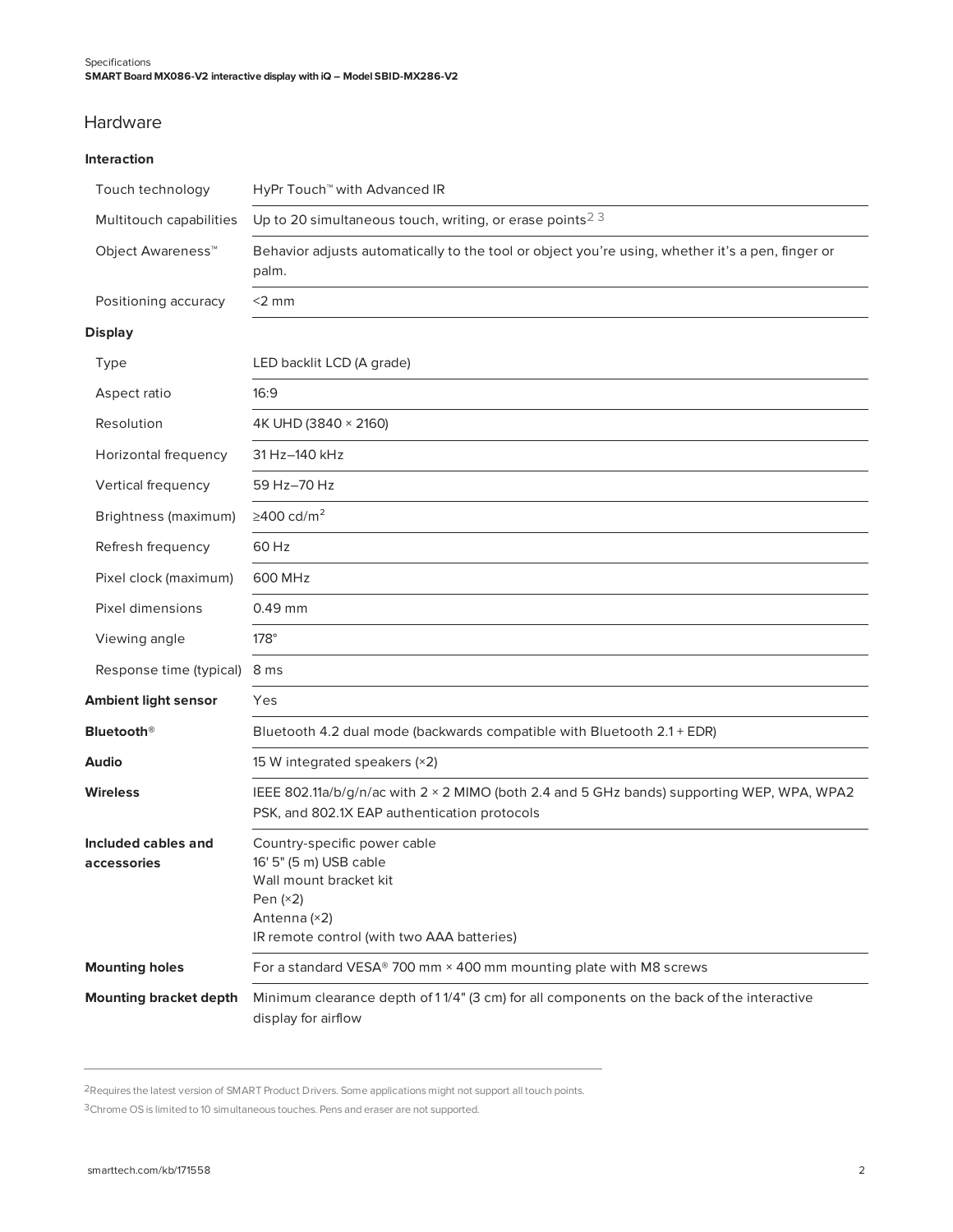## iQ experience

| iQ experience                    | iQ experience embedded in the display provides better performance without the need to install<br>a separate appliance                                                                                                                    |                                                                                                                                                                              |
|----------------------------------|------------------------------------------------------------------------------------------------------------------------------------------------------------------------------------------------------------------------------------------|------------------------------------------------------------------------------------------------------------------------------------------------------------------------------|
| Included apps and<br>features    | Customizable Home screen<br>Whiteboard<br><b>SMART Notebook Player</b><br><b>Browser</b><br>Screen Share<br>File and app libraries<br>Writing and drawing over any input<br>Freeze screen and screen shade<br>Automatic software updates |                                                                                                                                                                              |
| <b>Supported languages</b>       | Chinese (simplified)<br>Chinese (traditional)<br>Czech<br>Danish<br>Dutch<br>English<br>Estonian<br>Finnish<br>French<br>German<br>Greek<br>Hungarian<br>Italian<br>Japanese                                                             | Korean<br>Latvian<br>Lithuanian<br>Norwegian<br>Polish<br>Portuguese<br>Romanian<br>Russian<br>Slovak<br>Slovenian<br>Spanish<br>Swedish<br>Ukrainian<br>Vietnamese<br>Welsh |
| Software                         |                                                                                                                                                                                                                                          |                                                                                                                                                                              |
| Included software                | iQ Android-based embedded computing<br>SMART Ink <sup>®</sup> and SMART Product Drivers<br>SMART Notebook <sup>®</sup> basic version<br>Bonus one-year subscription to SMART Learning Suite (including SMART Notebook software)          |                                                                                                                                                                              |
| Other software (sold separately) |                                                                                                                                                                                                                                          |                                                                                                                                                                              |

SMART Remote Management Cloud-based device management software for remotely maintaining, supporting, controlling, and securing the display and your other devices. Comes installed on the display and can be used as a 30-day trial before activation. See SMART Remote [Management](https://www.smarttech.com/products/remote-management) for more information.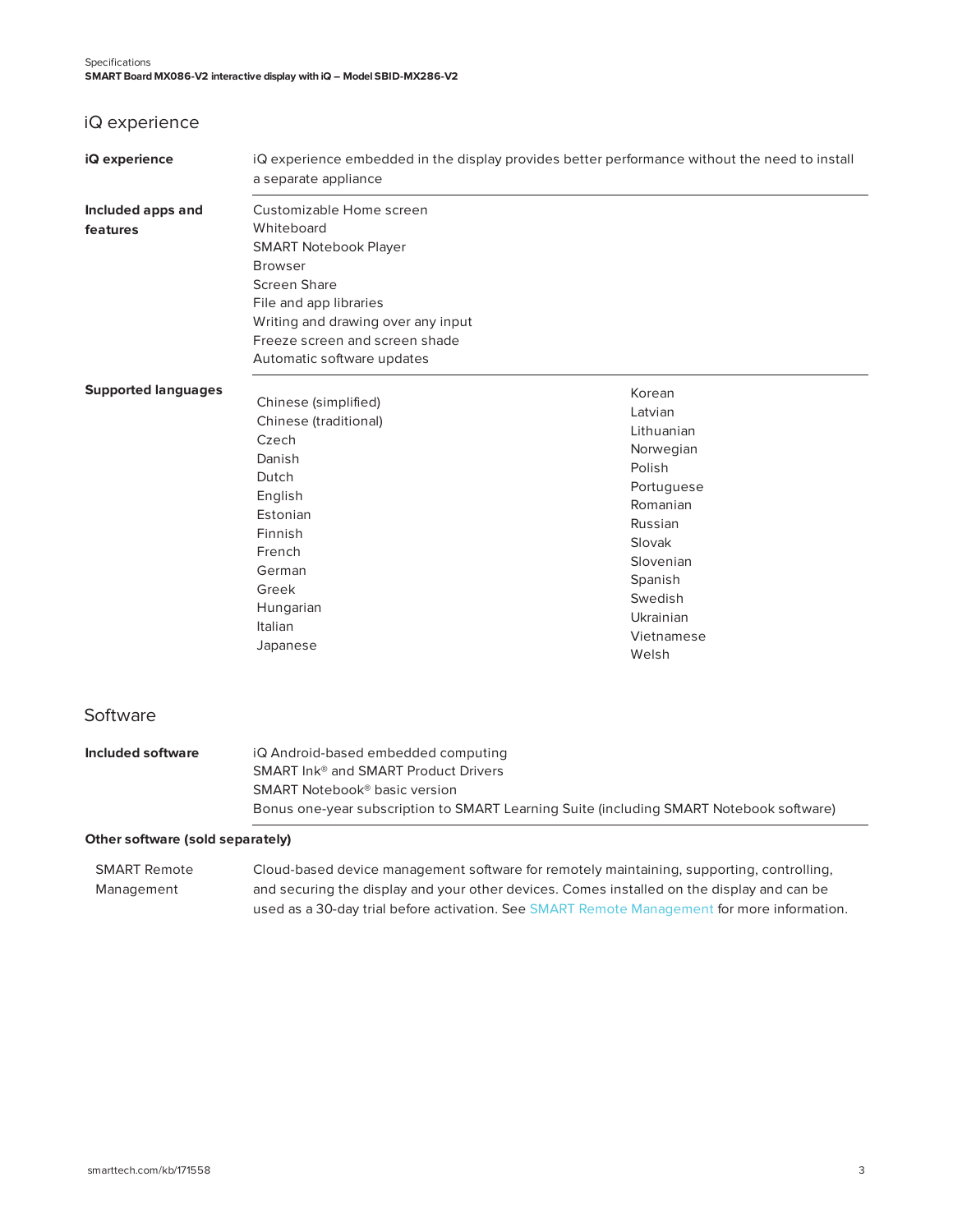**Connectors** 

| Side connector panel    | $\mathbf{1}$     | Accessory slot (for 60W OPS devices)                         |
|-------------------------|------------------|--------------------------------------------------------------|
|                         | 1                | HDMI <sup>®</sup> 2.0 out with HDCP 2.2 support <sup>4</sup> |
|                         | 1                | USB 2.0 Type-A (for service use only)                        |
|                         | 1                | USB 3.0 Type-A (for currently selected input source)         |
|                         |                  | <b>HDMI1</b>                                                 |
|                         | 1                | HDMI 2.0 in with HDCP 1.4 and HDCP 2.2 support               |
|                         | 1                | USB 3.0 Type-B (for touch)                                   |
|                         |                  | <b>HDMI2</b>                                                 |
|                         | 1                | HDMI 2.0 with HDCP 1.4 and HDCP 2.2 support                  |
|                         | 1                | USB 3.0 Type-B (for touch)                                   |
| Front connector panel   | $\mathbf{1}$     | USB 2.0 Type-A (for the display)                             |
|                         | 1                | USB 2.0 Type-A (for currently selected input source)         |
|                         |                  | HDMI <sub>3</sub>                                            |
|                         | 1                | HDMI 2.0 in with HDCP 1.4 and HDCP 2.2 support               |
|                         | 1                | USB 2.0 Type-B (for touch)                                   |
| <b>Bottom connector</b> | 1                | RS-232                                                       |
| panel                   | 2                | <b>RJ45</b>                                                  |
|                         | 1                | S/PDIF out (fixed)                                           |
|                         | 1                | Stereo 3.5 mm out (variable)                                 |
|                         | VGA <sub>1</sub> |                                                              |
|                         |                  | Stereo 3.5 mm in (for VGA in)                                |
|                         | 1                | VGA in                                                       |
|                         | 1                | USB 3.0 Type-B (for touch)                                   |

#### Installation requirements

**Interactive display** See the *SMART Board MX (V2) and MX (V2) Pro series interactive displays installation and maintenance guide* ([smarttech.com/kb/171555\)](http://www.smarttech.com/kb/171555)

#### **O** IMPORTANT

The display needs an internet connection for downloading and installing important updates. Ask the network administrator to configure the network correctly for the iQ experience. For more information about network configuration, see [Connecting](https://support.smarttech.com/docs/redirect/?product=iq&context=configure-network) a SMART display with the iQ [experience](https://support.smarttech.com/docs/redirect/?product=iq&context=configure-network) to a network.

#### **Room computers and guest laptops**

| General requirements | See SMART Notebook software release notes                                               |
|----------------------|-----------------------------------------------------------------------------------------|
| 4K UHD               | Video card that can support 3840 × 2160 resolution at 60 Hz                             |
|                      | See Minimum requirements for Ultra High Definition or 4K on your interactive flat panel |

4HDCP is always enabled. Content is shown in 480p resolution if the external display doesn't support HDCP.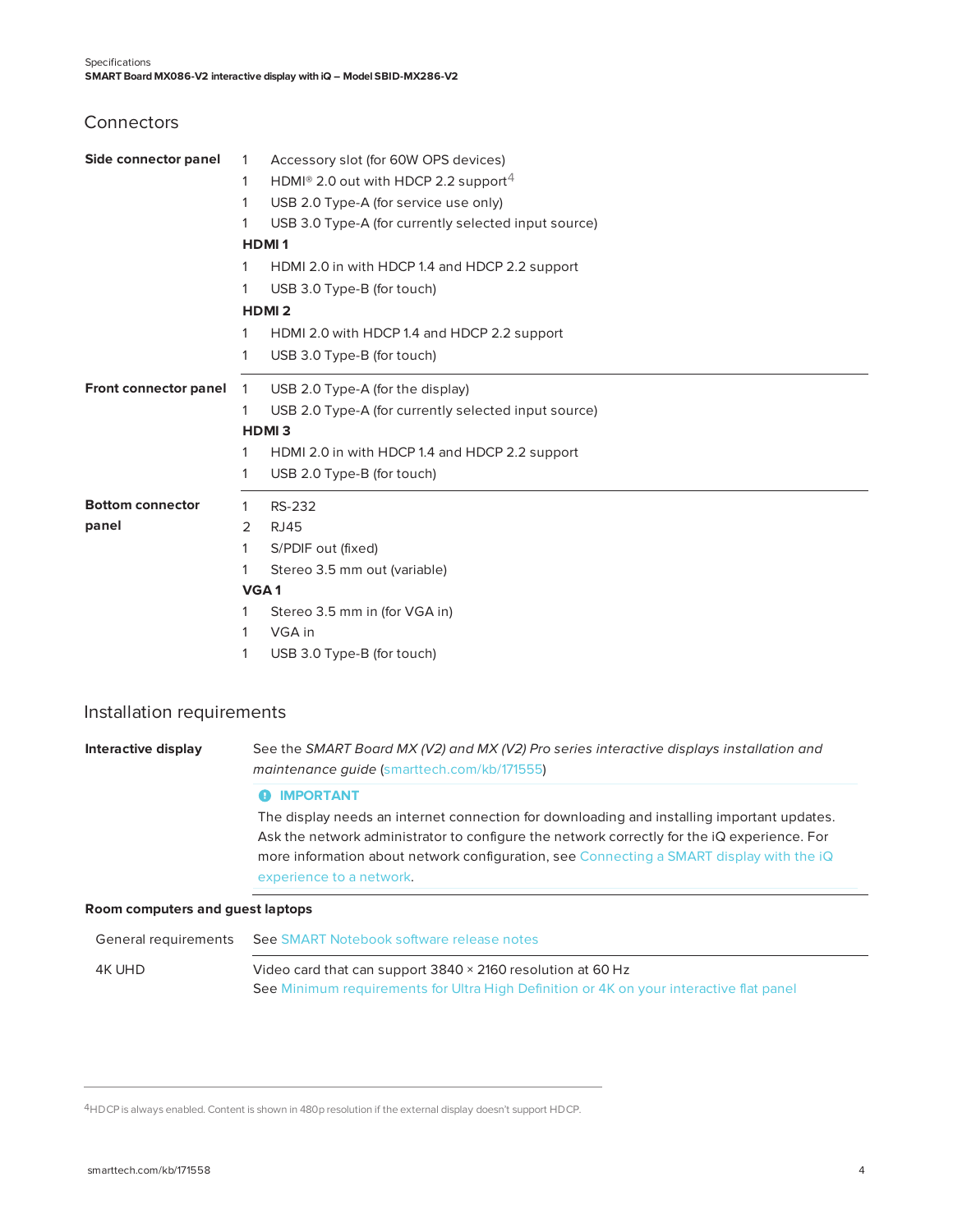## Cable requirements

| <b>HDMI</b>    | Maximum length: 23' (7 m)                                                                                                                                                                                                                                                                                              |
|----------------|------------------------------------------------------------------------------------------------------------------------------------------------------------------------------------------------------------------------------------------------------------------------------------------------------------------------|
|                | <b>NOTES</b>                                                                                                                                                                                                                                                                                                           |
|                | • A certified Premium High Speed HDMI Cable is required for a display resolution of 3840 $\times$<br>2160 at more than 30 Hz (such as 50 or 60 Hz).                                                                                                                                                                    |
|                | The performance of cables longer than 23' (7 m) is highly dependent on the cable's<br>quality.                                                                                                                                                                                                                         |
| <b>USB 2.0</b> | USB 2.0 certified<br>Hi-Speed (480 Mbps) support<br>Maximum length: 16' (5 m)                                                                                                                                                                                                                                          |
| <b>USB 3.0</b> | USB 3.0 certified<br>SuperSpeed (5 Gbps) support<br>Maximum length: 9' (3 m)                                                                                                                                                                                                                                           |
|                | <b>NOTES</b>                                                                                                                                                                                                                                                                                                           |
|                | • SMART supports only installations that use directly connected video and USB cables,<br>AC-powered extenders, or USB extenders purchased from SMART.                                                                                                                                                                  |
|                | • You might be able to use higher-grade cables that are longer than specified. If you have<br>problems with such a cable or an extender of any type, test the connection with a shorter<br>cable before contacting SMART Support.                                                                                      |
| Important      | Using cables that exceed these maximum lengths can produce unexpected results, such as<br>degraded picture quality or USB connectivity. Refer to Installation best practices for SMART<br>products (smarttech.com/kb/171035) for comprehensive information about cables and<br>extensions for SMART hardware products. |

## Storage and operating requirements

| <b>Power requirements</b>                                       | 100V to 240V AC, 50 Hz to 60 Hz         |  |
|-----------------------------------------------------------------|-----------------------------------------|--|
| Standalone interactive display power consumption at 77°F (25°C) |                                         |  |
| Standby mode                                                    | ≤0.5 W                                  |  |
| Normal operating<br>(out-of-box)                                | 167 W                                   |  |
| <b>Operating temperature</b>                                    | 41-95°F (5-35°C)                        |  |
| Storage temperature                                             | $-4-140^{\circ}F$ (-20-60 $^{\circ}C$ ) |  |
| <b>Humidity</b>                                                 | 5-80% relative humidity, non-condensing |  |

## Certification and compliance

| U.S. / Canada<br>FCC, ISED, UL, CONEG Packaging, Cal Prop 65, Conflict Minerals, ENERGY STAR |
|----------------------------------------------------------------------------------------------|
|----------------------------------------------------------------------------------------------|